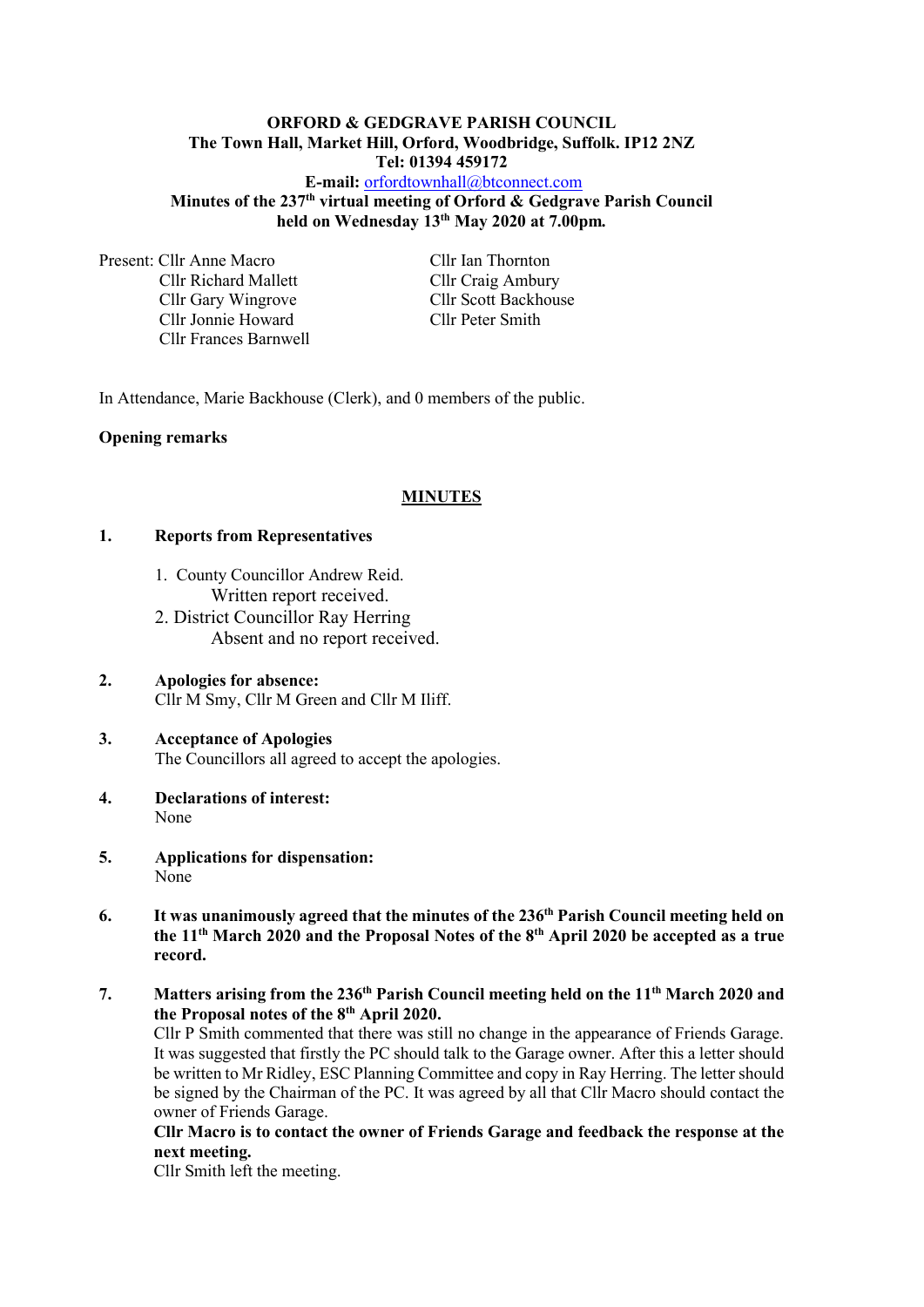Cllr Howard reported that he had not spoken to Mr Scarce about the moles yet. The Clerk commented that she had sent an email to Mr Scarce about two weeks ago and had not received a response.

It was agreed by all to postpone the meeting regarding the village greens, allowing some to grow longer, until we resume to normal meetings when the Covid-19 situation has passed.

# **8. Contributions by members of the public.**

None

# **9. Finance**

9.1 The Council received, noted and approved the cheques and balances from  $1<sup>st</sup>$  April –  $30<sup>th</sup>$ April 2020.

9.2 The Council received, noted and approved the End of Year Accounts to 31 March 2020. 9.3 All the paperwork had been circulated to the Councillors in advance. The Clerk reported that Section  $\overline{1} \& 2$  of the AGAR were the same as last year. All the figures had been completed by the Treasurer. The questions are to ensure the Councillors are aware of their responsibility concerning the finances, and the way in which they are monitored during the year.

Cllr Howard proposed that the PC agree Section 1 & 2 of the AGAR, this was seconded by Cllr Barnwell and agreed by all.

## **10. Planning**

None

## **Other notifications:**

## **11. Parish Council Business: -**

# **(1) Play area fence**

Cllr Macro reported that the response from the email to all Councillors regarding the new metal fence for the play equipment area was positive. The cost of the fence is to be £8,900. We have some grants to assist with this, and the contractor would like a third of the money in advance to purchase materials.

It was agreed by all Councillors to proceed with the new metal fencing around the play area.

# **Cllr Macro to contact Chris Pegg, to give the approval for the fence.**

Cllr Macro reported that some of the Councillors asked for the banners to be removed from Five Cross Ways and the Village Pond area. The banners stated '*A day at the seaside or a week in your holiday home is not essential travel. Please respect us, don't infect us.*' It was agreed by all the Councillors that the ease in the lockdown now enables people to travel freely for exercise/recreation, but adhering to the safe distancing rule.

**Cllr Mallett to remove the signs and pass to the Clerk to keep in the office.**

# **12. Correspondence**

None

# **13. Items for next meeting:**

- **Alde & Ore report (Cllr Barnwell)**
- **Village Feast**
- **Garage Update**
- **Ice cream**
- **Insurance Quotes**

**It was agreed by all the Councillors to hold a virtual meeting every two weeks to ensure the meetings are short and deal with necessary items, until we return to face-to-face meetings.**